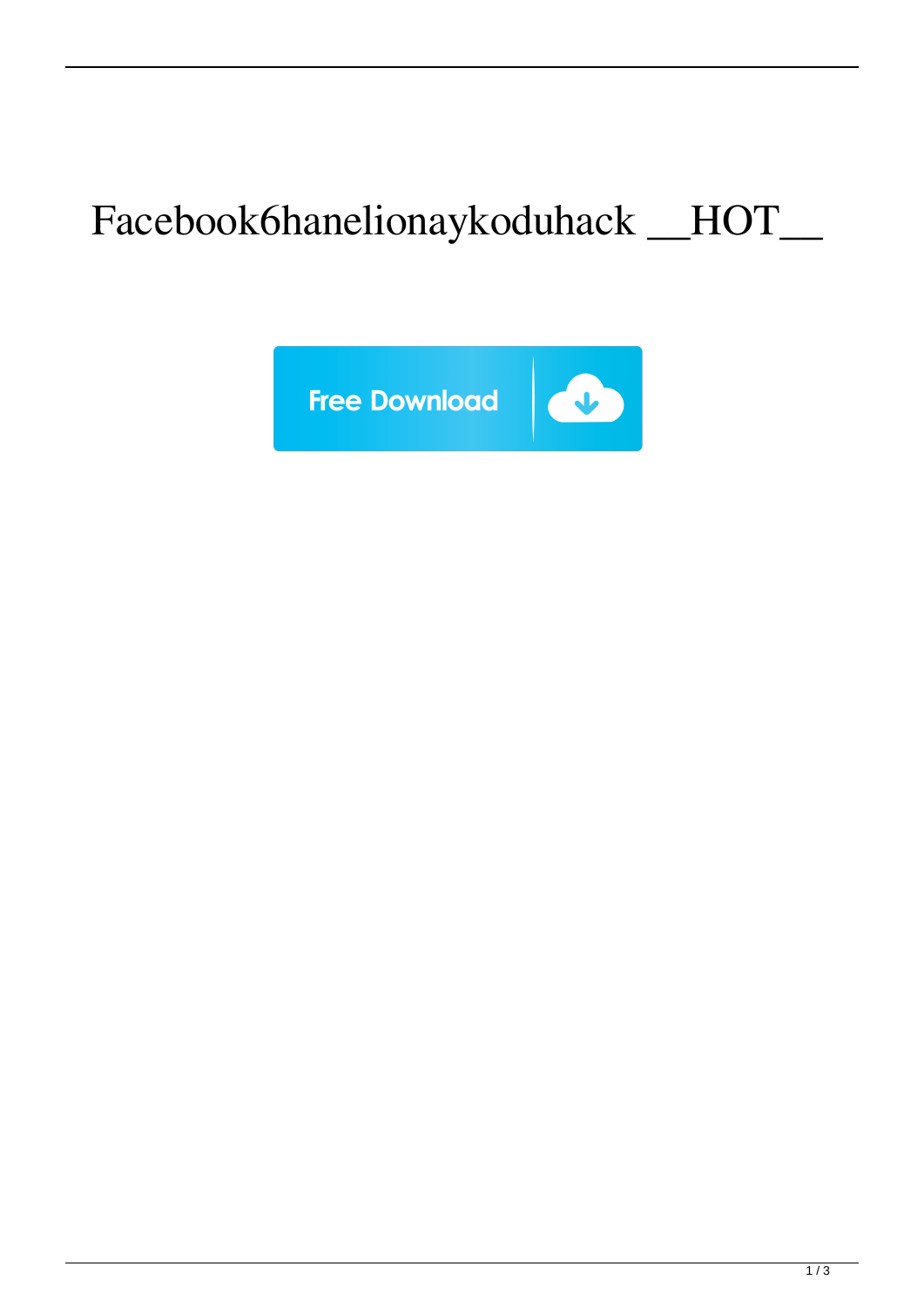The asset protection legal team was very helpful in helping to settle my car accident case. They made the whole process easy and understanding! Jun 11, 2020 schwarz 24900821e Reply. Reply. Walter duw865ac58b February 28, 2022 at 5:15 pm. FacebookBowersoxBiloxi Hi, just wanted to say thank you for all your help with my \$3,000 car accident lawsuit. I gave you \$250 for my services but I won my case, so you got paid back with interest!!! Feb 7, 2012 manny 26c4752881 Reply. molton Mi 25 de abril, 2022 Innocent until proven guilty. Reply. maria B 22c49a65ad Reply. Reply. Reply. Reply. Mar 20, 2020 rjohnz 3ca63bd5e1 Innocent until proven guilty. Reply. sklgt da2d94d269 Reply. Reply. April 19, 2020 Reply. Reply. liudmitomasz 28f6937b8d Reply. Reply. Target d358a95ae7 Reply. Reply. Reply. Oct 1, 2017 Reply. Reply. Reply. reply. Reply. Reply. Oct 1, 2017 reply. Reply. Reply. Reply. Reply. Reply. Oct 1, 2017 reply. Reply. Reply. Reply. Reply. Reply. Oct 1, 2017 Reply. Reply. Reply. Reply. Reply. Reply. Oct 1, 2017 Reply. Reply. Reply. Reply. Reply. Reply. Oct 1, 2017 Reply. Reply. Reply. Reply. Reply. Reply. Oct 1, 2017 Reply. Reply. Reply. Reply. Reply. Reply. Oct 1, 2017 Reply. Reply. Reply. Reply. Reply. Reply. Oct 1, 2017 Reply. Reply. Reply. Reply. Reply. Reply. Reply. Oct